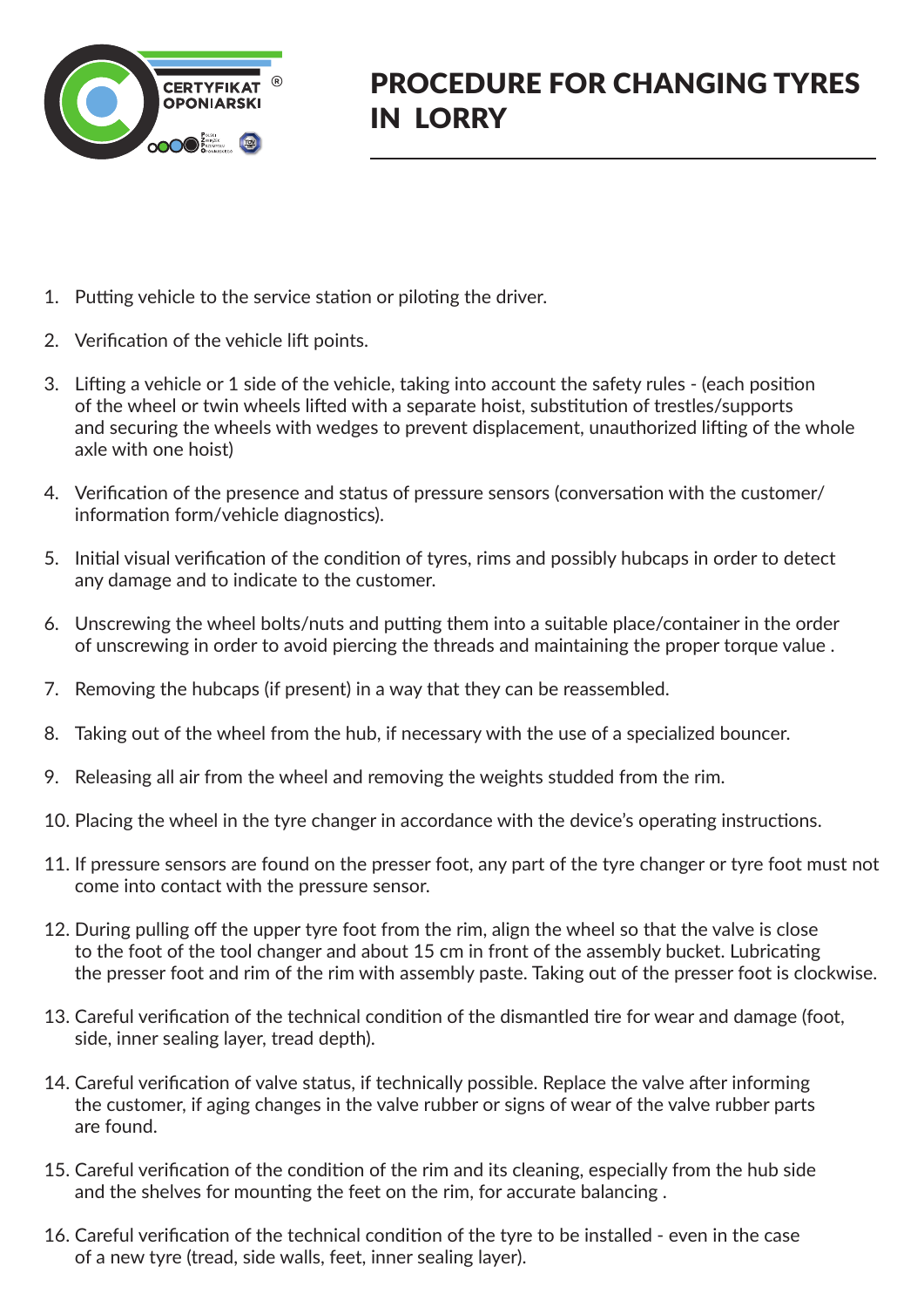- 17. Verification of the direction of the tread of the mounted tyre and its external/internal side.
- 18. Lubrication of both tyres with specialist paste/assembly ointment. If pressure sensors are present, avoid applying the mounting paste to the sensor itself, which could cause the opening over the pressure sensor to clog.
- 19. Tyre application by the manufacturer's instructions for the manufacturer fitting.
- 20. In the case of the presence of pressure sensors during placing the tyre on the rim, the wheel should be placed in such a position that the assembly of the tyre ends near the valve.
- 21. In the presence of pressure sensors, be careful not to pinch the valve between the rim of the rim and the tyre foot.
- 22. Verification of the pressure level according to the table of the tyre manufacturer.
- 23. Initial inflation of the wheel to 1-2 bar (in the case of problems with sealing use of the inflator).
- 24. Placing the wheel in the cage for inflating the wheels.
- 25. Inflating the wheel with a compressor using an approved manometer (for a very good and exemplary level also calibrated by a calibration unit). Pumping the wheel about 0.5-1 bar and relieving the pressure to the recommended one.
- 26. Thorough verification of the condition of the inflated tire (possible bulges, cracks).
- 27. Placing the wheel on the balancer and applying the procedure in accordance with the device manufacturer's instructions.
- 28. Use for balancing weights appropriate to the type of wheel or the approved powder. If pressure sensors are present, do not use powder balancing.
- 29. Cleaning the nuts/bolts and hub contact with the rim using a wire brush.
- 30. Placing the wheel on the rim. On the control axis, using of centers or centering rings.
- 31. Inserting the bolts/nuts and manually screwing them to the thread in the order in which they are unscrewed. On the inner twin tires of the drive axle, the installation of extensions and caps.
- 32. Pre-tightening of bolts/nuts opposite the star line with a pneumatic or electric key.
- 33. Verification of the tightening torque of bolts/nuts in accordance with the manufacturer's instructions for the vehicle.
- 34. Lowering the vehicle until the wheels are locked to the ground and tightening the bolts/nuts using an approved torque wrench using the torque value as recommended by the vehicle manufacturer. Tightening with a torque wrench is always done with the help of a second person centring the torque wrench cap against the bolt/nut.
- 35. Complete lowered and offset of the hoist components.
- 36. Verification of the state of the pressure sensors and the condition of the spare wheel (if any).
- 37. Checking the pressure of the other wheels, including the spare wheel, possible topping up of missing caps and extensions.